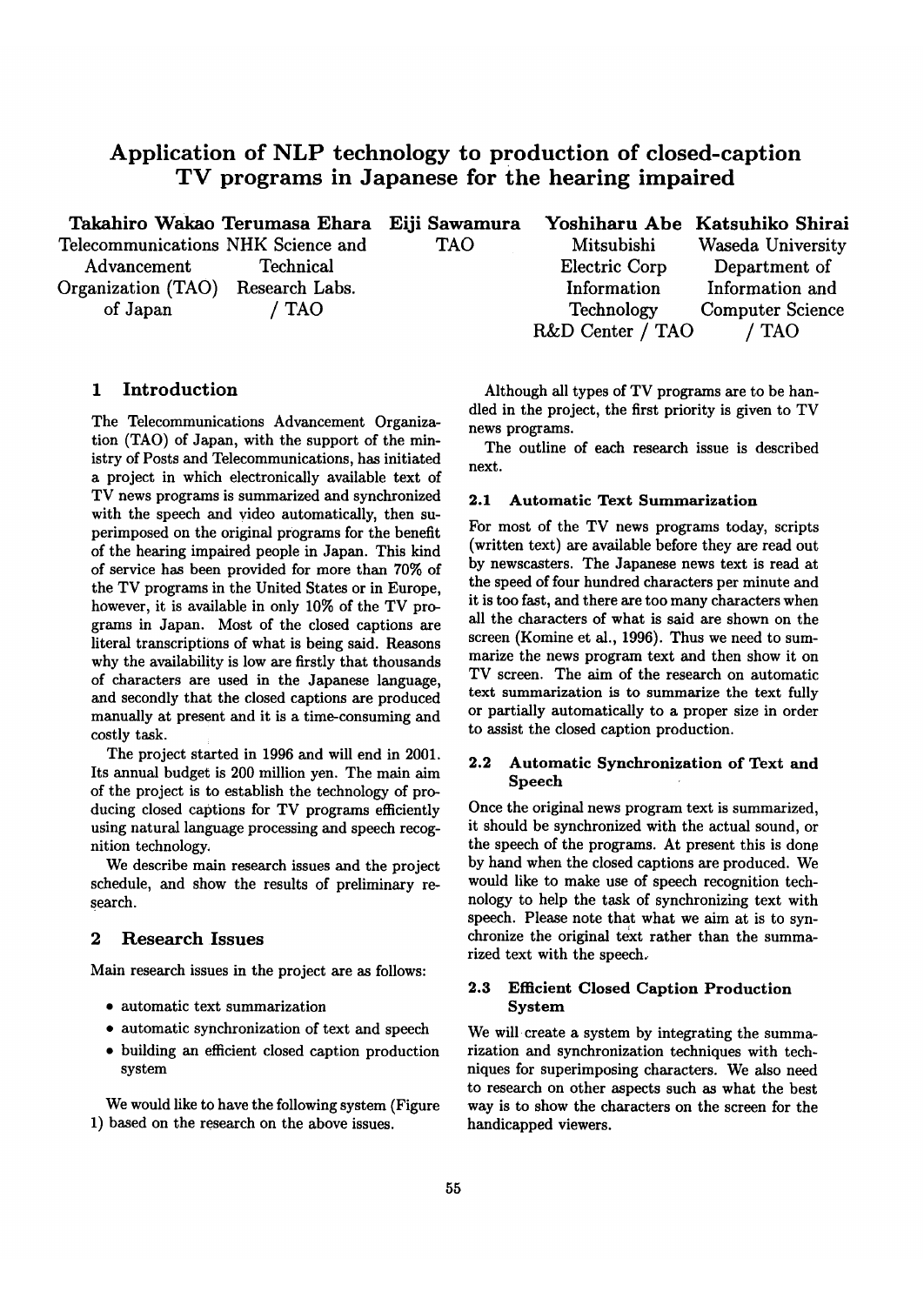

Figure 1: System Outline

# 3 Project Schedule

The project is divided into two stages; the first three years and the rest, two years. We conduct research on the above issues and create a prototype system in the first stage. In addition, the prototype system is to be used to produce closed captions, and the capability and functions of the system will be evaluated. We will improve the prototype system in the second stage.

In 1996 and 1997, the following research has been conducted and will be continued.

- Automatic text summarization
	- method for dividing a sentence into smaller sections
	- key word extraction
	- method for connecting sentence sections
- Automatic synchronization of text and speech
	- -transcription, speech model integration system
	- maximum likelihood matching system
	- speech database
- $\bullet$  Efficient closed caption production system
	- -integrated simulation system for closed caption production

### **4** Preliminary Research Results

We have conducted preliminary research for automatic text summarization and synchronization of text and speech, and the results are as follows.

### **4.1 Automatic Text Summarization**

Text summarization research in the past may he grouped into three approaches. The first is to generate summarized sentences based on understanding of the text. It is desirable, however, it is not a practical method at present in order to summarize actual TV news program text.

The second is to digest the text by making use of text structures such as paragraphs. It has been applied to newspaper articles in Japanese (Yamamoto et al, 1994). In this approach important parts of the text which are to be kept in the summarization, are determined by their locations, i.e. where they appear in the text. For example, if nouns or proper nouns appear in the headline, they are considered as 'important' and may be used as measures of finding out how important the other parts of the text are. As we describe later, TV news text is different from newspaper articles in that it does not have obvious structures, i.e. the TV news text has fewer sentences and usually only one paragraph without titles or headlines. Thus the second approach is not suitable for the TV news text.

The third is to detect important (or relevant) words (segments in the case of Japanese), and determine which section of the text is important, and then put them together to have 'summarization' of the text. This is probably most robust among the three approaches and we are using the third approach currently (for summary of various summarization techniques, please see (Paice, 1990)).

To illustrate the difference between TV news program text and newspaper articles, we compared one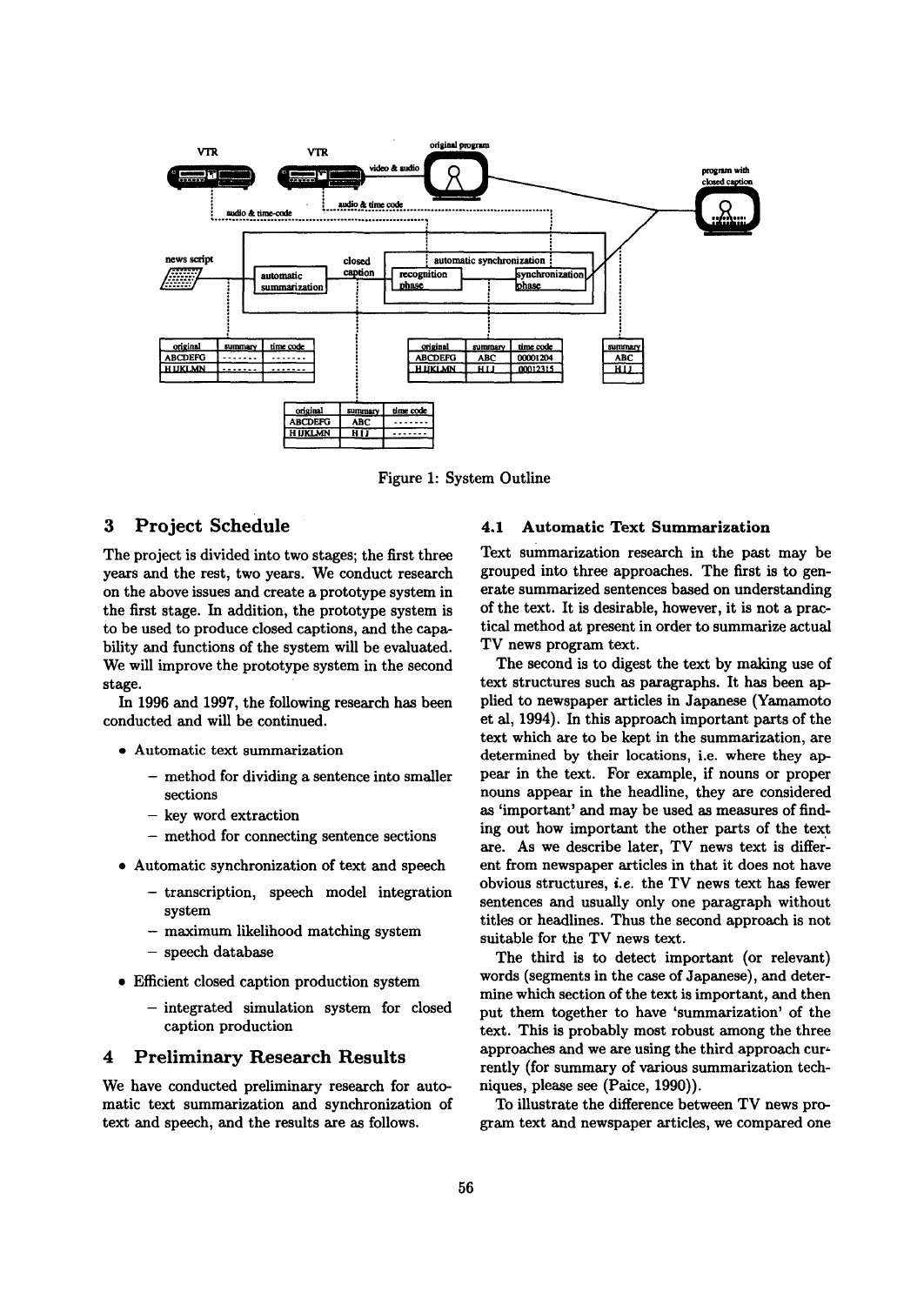thousand randomly selected articles from both domains. The results are shown in Fig 2 and Fig 3.



Figure 2: Number of sentences per article



Figure 3: Number of characters per sentence

Fig 2 and Fig 3 show that in comparison with newspaper text, the TV news program text has the following features:

- Fewer sentences per text
- Longer sentences

If we summarize TV news program text by selecting 'sentences' from the text, it will be 'rough' summarization. On the other hand, if we can divide long sentences into smaller sections and thus increase the number of 'sentences (sections)' in the text, then we may have better summarization (Kim and Ehara, 1994):

As a method of summarization, we are using the third approach. To find important words in the text, high-frequency key word method and TF-IDF (Term Frequency - Inverse Document Frequency) method

have been adopted, and the two methods are evaluated automatically on a large-scale in our preliminary research. We used ten thousand (10000) TV news texts between 1992 and 1995 (2500 texts each year) for the evaluation. One of the features of the TV news texts is that the first sentence is the most important. We conducted the evaluation by taking advantage of the feature.

Key words used in the high-frequency key word method are content words which appear more than twice in a given text (Luhn, 1957),(Edmundson, 1969). To determine the importance of a sentence, we counted the number of the key words in the sentence and then it is divided by the number of the words (including function and content words). In the TF-IDF method, first the weight of each word is computed by multiplying its frequency in the text (TF) and its IDF in a given text collection. The importance of the sentence is thus computed by summing up all the weights of the words in the sentence and divided by the number of the words (Spark Jones, 1972), (Salton, 1971).

The evaluation details are as follows. First, the importance of each sentence is calculated by the high-frequency key word or TF-IDF method. Then the sentence are ranked according to their importance. We computed the accuracy of the method by looking at whether the first sentence is ranked the first, or ranked either the first or the second.

The evaluation results are shown in Table 1. The high-frequency key word method produced better results than TF-IDF method did.

| Method                  |       | First First or Second |
|-------------------------|-------|-----------------------|
|                         | (%)   | (%)                   |
| High-frequency key word | 68.86 | 88.95                 |
| TF-IDF                  | 54.02 | 80.67                 |

Table 1: Sentence Extraction Accuracy

### **4.2 Automatic Synchronization of Text and Speech**

As the next step, we need to synchronize the text and the speech. First, the written TV news text is changed into the stream of phonetic transcriptions, and then synchronization is done by detecting the time points of the text sections and their corresponding speech sections. At the same time, we have started to create news speech database. In 1996, we collected the speech data by simulating news programs, *i.e.* the TV news texts were read and recorded in a studio rather than actual TV news programs on the air were recorded. We collected seven and half hours of recordings of twenty people